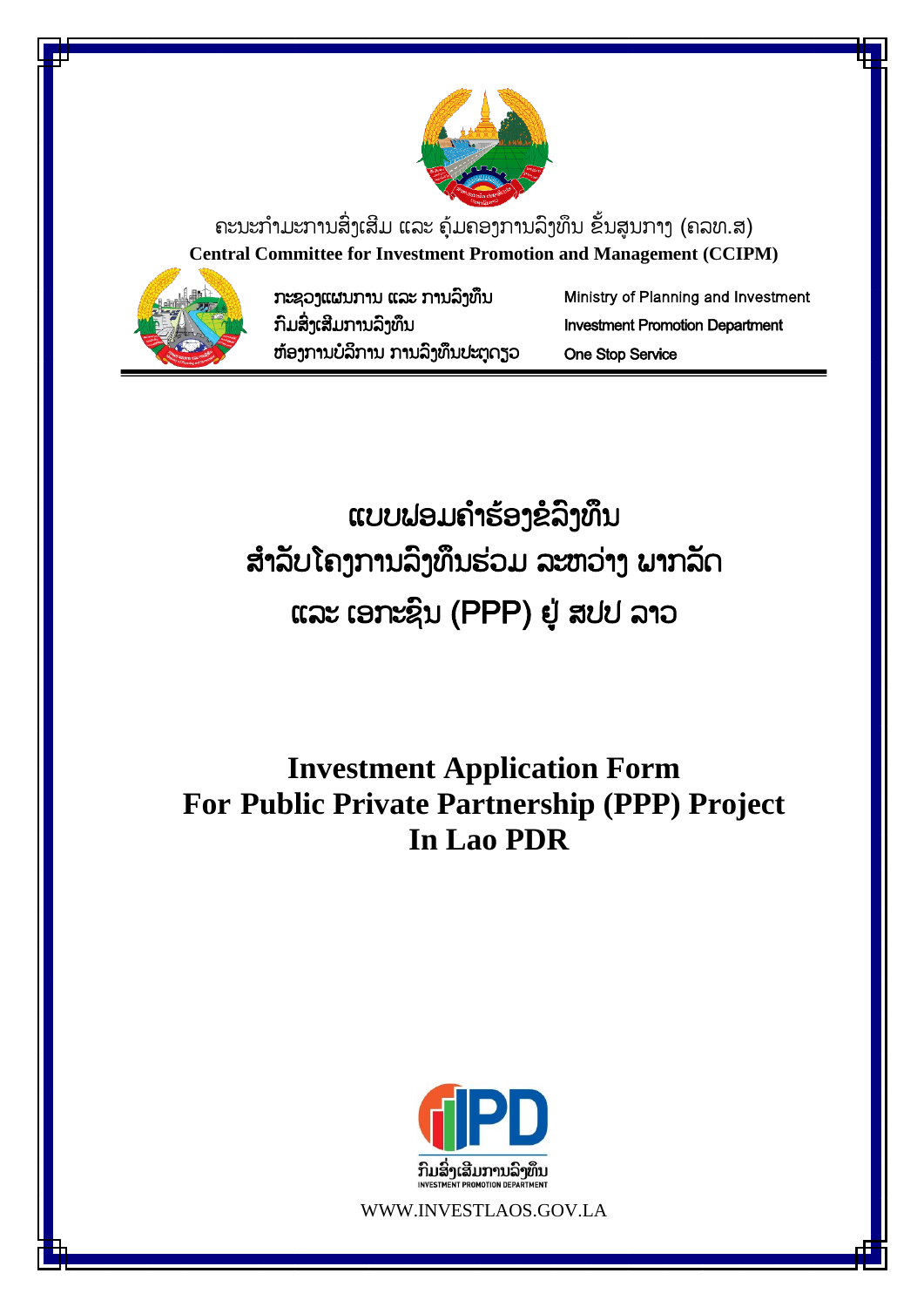## ຄຳແນະນຳ

## **(Instruction for filling out Investment Application Form)**

ກະລຸນາປະກອບຄຳຮ້ອງຂໍລິງທຶນໃຫ້ຄົບຖ້ວນ ແລະ ຖືກຕ້ອງ:

(Please read every question carefully and answer correctly, to the best of your knowledge and legibly 'Print or block letters')

- $\,$  ນິຕິບຸກຄິນເທົ່ານັ້ນ ຈຶ່ງສາມາດຍື່ນຄຳຮ້ອງສະບັບນີ້ (Only individual entity can submit this Application Form)
- ຖ້າຫາກຊ່ອງຫວ່າງບ່ອນປະກອບຄຳຮ້ອງບໍ່ພໍ່ ໃຫ້ເຮັດເອກະສານຊ້ອນທ້າຍຄັດຕິດມາພ້ອມ (If the space provided for your answer is not sufficient, Please use separate sheets and attach)
- ລະບຸເປັນສະກຸນເງິນກີບ ຫຼື ເປັນສະກຸນເງິນໂດລາສະຫະລັດ ກໍໄດ້ ໃນເວລາຂຽນຄຳຮ້ອງຂໍລິງທຶນ (Please use Lao kip or US dollars in the fill form)
- = ຖ້າມີເອກະສານອື່ນໆເພີ່ມເຕີມ ກະລນາແປເປັນພາສາລາວ ຫື ພາສາອັງກິດ (Please attach any relevant document(s) in Lao or English language)
- ສອບຖາມຂໍ້ມູນ ກະລຸນາຕິດຕໍ່ (For more information please contact us): ໂທ (Tel): (856 21) 217012, ແຟັກ (Fax): (856 21) 215491 [www.investlaos.gov.la](http://www.investlaos.gov.la/) E-mail: ipd-[mpilaos@investlaos.gov.la](mailto:ipd-mpilaos@investlaos.gov.la) ຫ ື ພະແນກລົງທຶນຮ່ວມ (PPP Division) ໂທ/ ແຟກ: (Tel/Fax): (856 21) 215636 E-mail: pppcenterlaos@gmal.com
- $\blacksquare$  ຕ້ອງຍື່ນຄຳຮ້ອງໃຫ້ຄືບ ຈຳນວນ 6 ຊຸດ ຕໍ່ກົມສິ່ງເສີມການລົງທຶນ. (Please Submit 6 copies of your Application form)
- ຜູ້ລິງທຶນຕ້ອງເກັບສຳເນົາຄຳຮ້ອງຂໍລິງທຶນ 1 ສະບັບ ໄວ້ເປັນຫຼັກຖານ (An extra copy of your application form should be kept for your reference)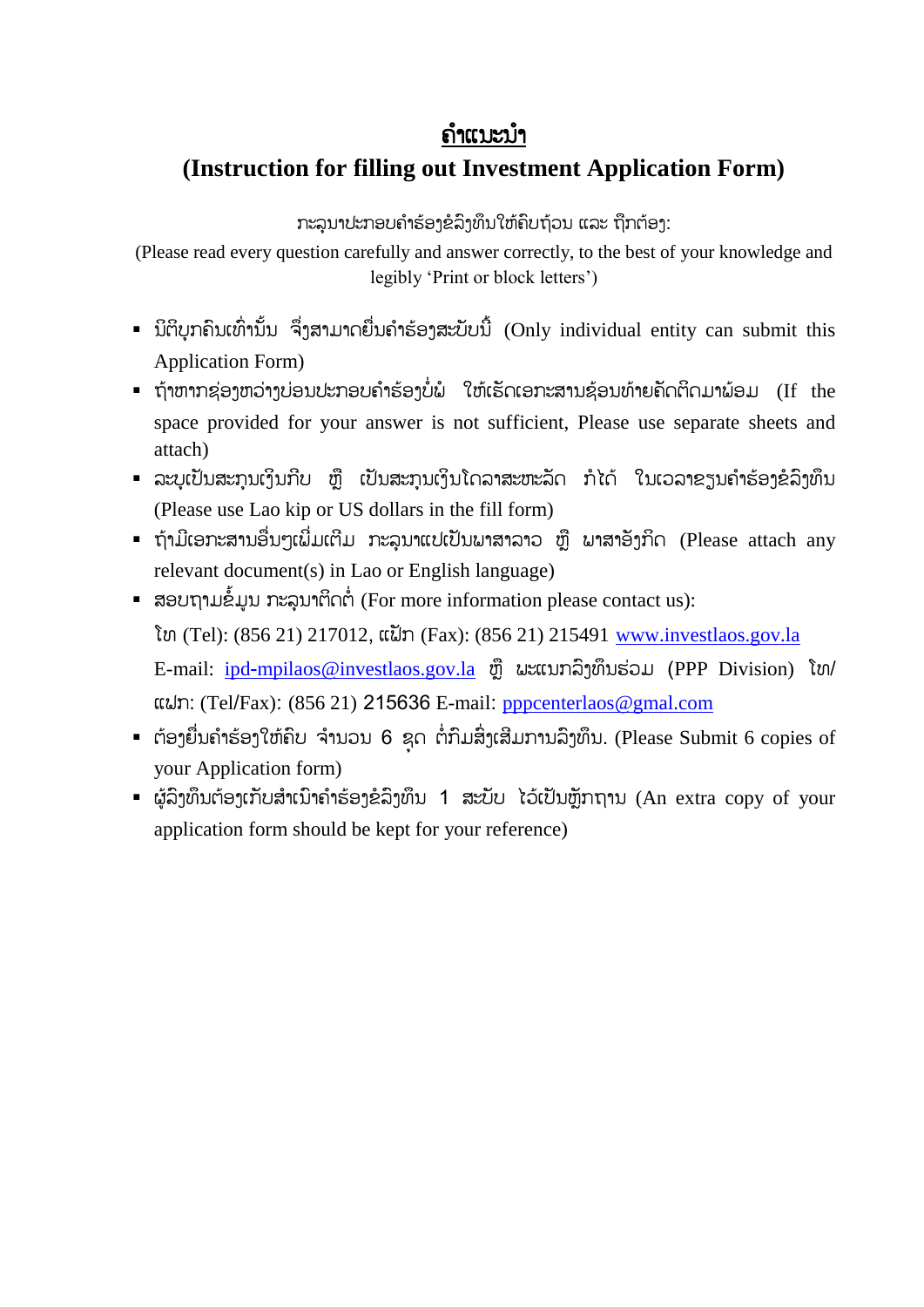# <u>ລາຍການເອກະສານທີ່ຍື່ນມີ:</u>

## (Document Check List)

| 1              | ຄຳຮ້ອງຂໍລິງທຶນ ຕາມແບບພິມ (Completed Investment Application Form)                    |        |  |  |  |
|----------------|-------------------------------------------------------------------------------------|--------|--|--|--|
| $\overline{2}$ | ບົດສະເໜີແນວຄວາມຄິດລິເລີ່ມ ຂອງໂຄງການລຶງທຶນຮ່ວມ (Unsolicited Proposal) ກັບ            |        |  |  |  |
|                | ແນວແນວຄວາມຄິດໃນການພັດທະນາໂຄງການ ຢັ້ງຢືນໂດຍປະທານ ຫຼື ອຳນວຍການໃຫຍ່                    |        |  |  |  |
|                | ຂອງບໍລິສັດ (ຫຼື ຜູ້ຖືກມອບສິດ) / Unsolicited proposal about the PPP Concept for      |        |  |  |  |
|                | development of the proposed project certified by President or Managing<br>Director  |        |  |  |  |
| 3              | ປະຫວັດ ແລະ ປະສິບການຂອງບໍລິສັດ, ໃບອະນຸຍາດ ຫຼື ໃບທະບຽນທຸລະກິດ ຂອງບໍລິສັດ /            | П      |  |  |  |
|                | Background and experience of the Company, License or Business Registration          |        |  |  |  |
|                | of the Company                                                                      |        |  |  |  |
| 4              | ສັນຍາຮ່ວມທຸລະກິດ (ໃນກໍລະນີ ມີສອງບໍລິສັດຂື້ນໄປ) / Shareholder's Agreement in         | П      |  |  |  |
|                | case there are many Companies                                                       |        |  |  |  |
| 5              | ປະຫວັດ ແລະ ອັດສຳເນົາໜັງສືເດີນທາງຂອງຜູ້ລົງທຶນ / CV and Copy of Passport for          | $\Box$ |  |  |  |
|                | Investor                                                                            |        |  |  |  |
| 6              | ໃບມອບສິດ ໃຫ້ຜູ້ຕາງໜ້າບັນດາຂາຮຸ້ນ ຫຼື ບໍລິສັດ, ໃນກໍລະນີ ບຸກຄົນດັ່ງກ່າວບໍ່ຢູ່ໃນຕຳແໜ່ງ | П      |  |  |  |
|                | ສູງສຸດຂອງບໍລິສັດ / Attorney of power in case that person is not in the highest      |        |  |  |  |
|                | position of the Company                                                             |        |  |  |  |
| $\overline{7}$ | ແຜນທີ່ທີ່ຕັ້ງຂອງໂຄງການ (ຖ້າມີ) / Map of the Project location/Project site (if any)  | $\Box$ |  |  |  |
| 8              | ເອກະສານກ່ຽວກັບຂໍ້ມູນທາງດ້ານເຕັກນິກຂອງໂຄງການ (ຖ້າມີ) / Technical data of the         | П      |  |  |  |
|                | Project (if any)                                                                    |        |  |  |  |
| 9              | ຈິດໝາຍ ສະໜັບສະໜຸນຂອງສະຖາບັນການເງິນ ຫຼື ທະນະຄານ (ຖ້າມີ) / Financial                  | П      |  |  |  |
|                | supported Documents of financial Institutions or Bank (if any)                      |        |  |  |  |
| 10             | ເອກະສານກ່ຽວຂ້ອງອື່ນໆ / Others related Documents                                     | П      |  |  |  |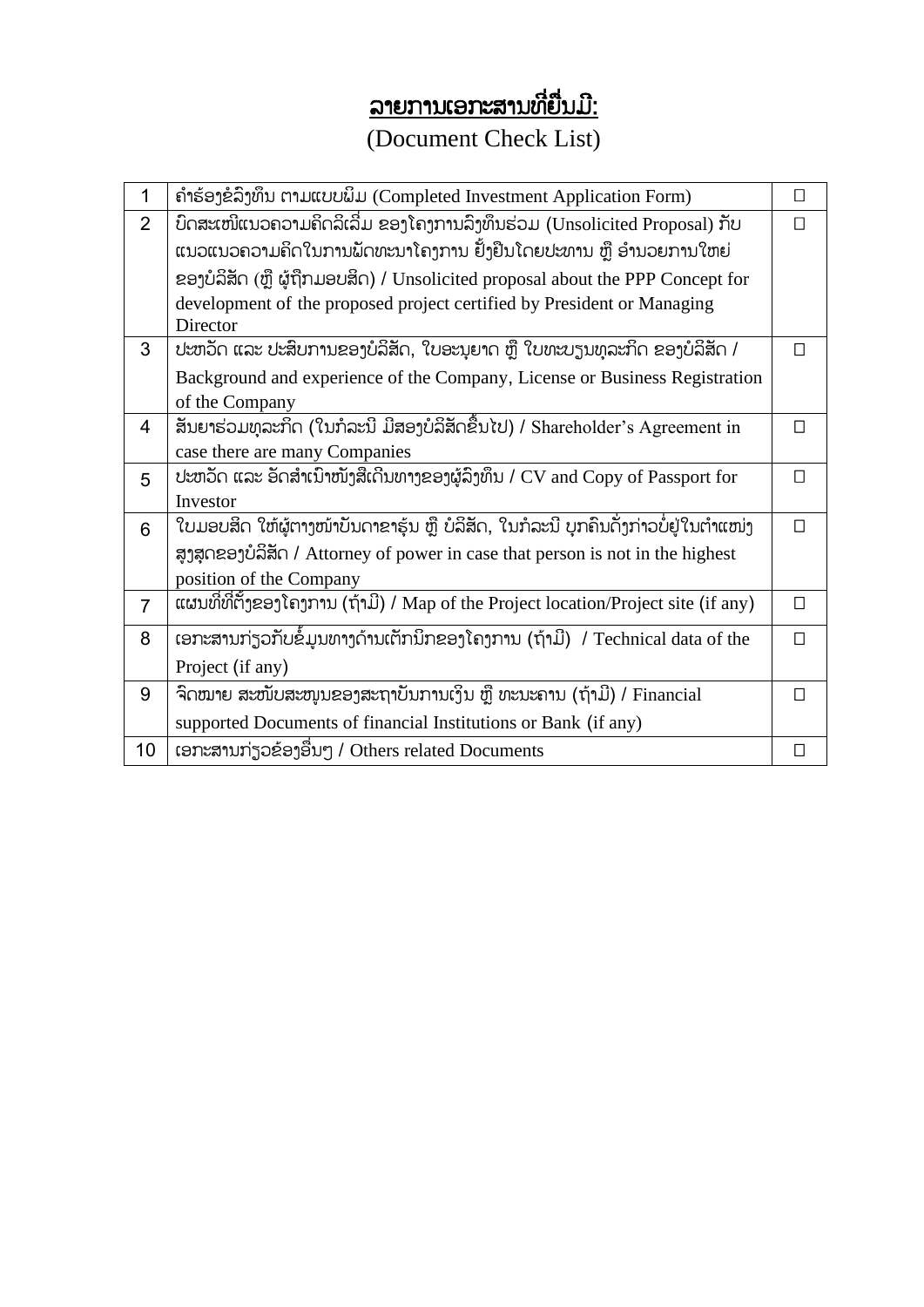#### ສາທາລະນະລັດ ປະຊາທິປະໄຕ ປະຊາຊິນລາວ

Lao People's Democratic Republic ສັນຕິພາບ ເອກະລາດ ປະຊາທິປະໄຕ ເອກະພາບ ວັດທະນະຖາວອນ Peace Independent Democracy Unity Prosperity

ກົມສົົ່ງເສີມກຳນລົງທຶນ Investment Promotion Department ຫຸ້ອງກຳນບໍລິກຳນ ກຳນລົງທຶນປະຕູດຽວ One Stop Service ຖະໜົນສູພານຸວິງ, ນະຄອນຫຼວງວຽງຈັນ 01001, ສປປ ລາວ. Souphanouvong Road, Vientiane Capital 01001, Lao PDR.

## ຄ ຳຮຸ້ອງຂໍລົງທຶນ ສຳລັບໂຄງການລົງທຶນຮ່ວມ ລະຫວ່າງ ພາກລັດ ແລະ ເອກະຊົນ (PPP) ຢູູ່ ສປປ ລຳວ

ເພື່ອຂໍອະນຸຍາດດຳເນີນການສຶກສາ ແລະ ພັດທະນາໂຄງການ...................................

## **Investment Application Form For Public Private Partnership (PPP) Project In Lao PDR**

To carry out a Feasibility Study (FS) for Development of the

……………………………………Project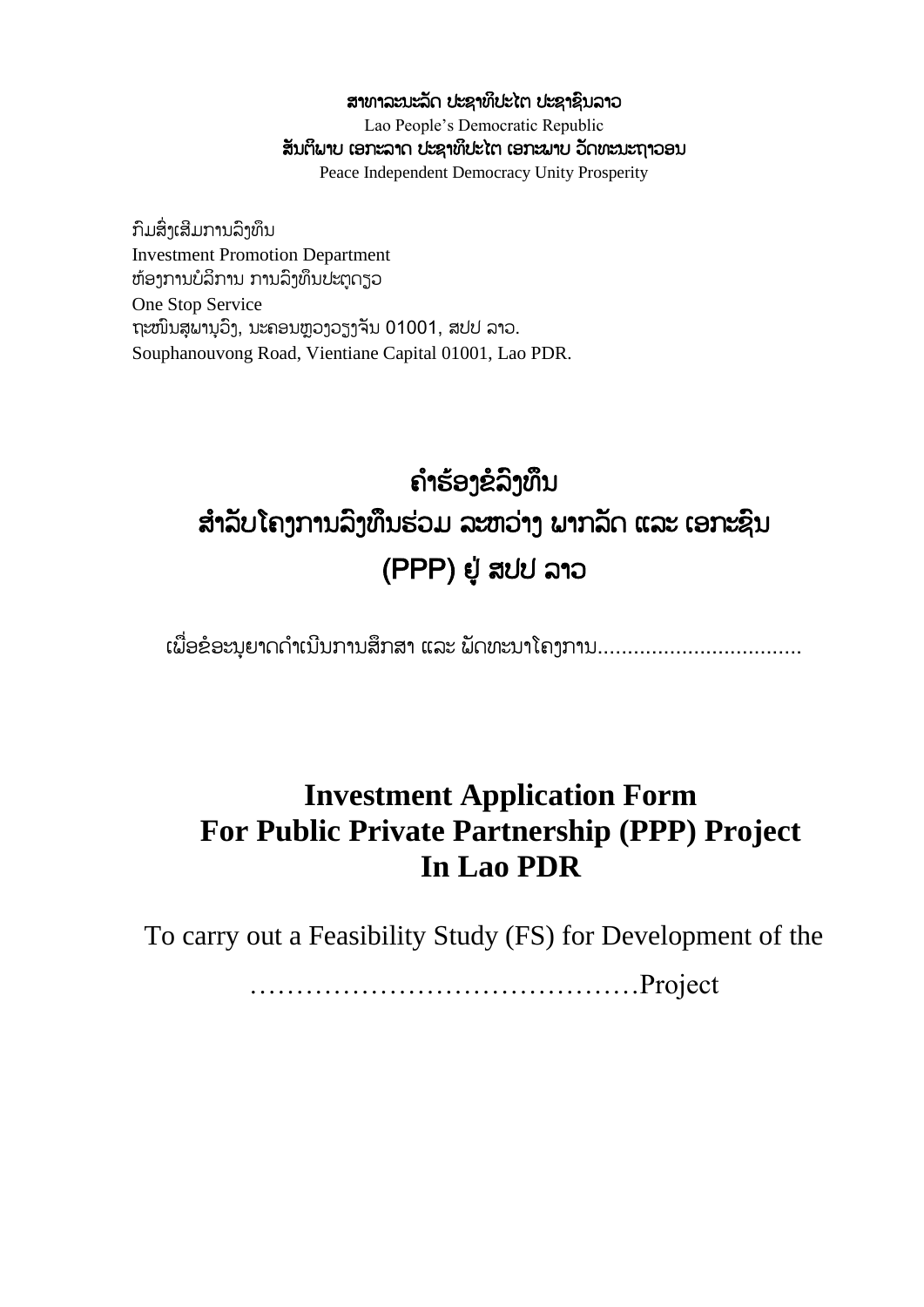ຂຳພະເຈົ້າຕາງໜ້າໃຫ້ບໍລິສັດ ຂໍຍື່ນຄຳຮ້ອງຂໍລິງທຶນ ມາຍ້າທ່ານເພື່ອພິຈາລະນາອະນມັດການລົງທຶນ ດັ່ງ ລ ່ມນີັ້: (On behalf of the Company I apple this application form for your consideration for investment approval as follow):

ຊື່ຜູ້ຕາງໜ້າຂອງບໍລິສັດ ທີ່ຍື່ນຄຳຮ້ອງຂໍລິງທຶນ (Name of person on behalf of the Company (ies) apple this application form) ທ່ຳນ (MR/MS)…………………………..ຕ ຳແໜ່ງ (Position)……………………………... ບໍລິສ ດ (Company)………………………………………………………………………… ວ ນ, ເດືອນ, ປີເກີດ (Date of birth)………………………………………………………….. ສະຖຳນທີຶ່ເກີດ (Place of birth)……………………………………………………………… ສ ນຊຳດ (Nationality)……………………ອຳຊີບ (Occupation)……………………………. ທີຶ່ຢູູ່ບຸ້ຳນ (Home Address)………………………………………………………………….. ……………………………………………………………………………………………. ໂທລະສ ບ (Telephone)…………………..ໂທລະສຳນ (Facsimile)…………………………. ໜ ງສືຜ່ຳນແດນເລກທີ (Passport No)………………………………………………………… ອອກໃຫຸ້ວ ນທີ (Date of Issue)……………………………………………………………… ອອກໃຫຸ້ທີຶ່ (Place of Issue)………………………………………………………………… ວ ນທີໝົດອຳຍ (Valid Until)………………………………………………………………… - ເບີໂທລະສັບ ຕິດຕໍ່ ຢູ່ ສປປ ລາວ (Contact Number in Lao PDR)………………………… …………………………………………………………………………………………..

#### 1. ຂໍ້ມູນກ່ຽວກັບ ບໍລິສັດ ທີ່ສະເໜີລິງທຶນ **(Information concerning companies)**

ໃນກໍລະນີມີຫຼາຍບໍລິສັດ ສະເໜີໃຫ້ຂຽນລາຍລະອຽດຂອງແຕ່ລະບໍລິສັດ In case there are many companies, Please give details of each Company

| 1.1 |                                                                                 |
|-----|---------------------------------------------------------------------------------|
|     |                                                                                 |
|     |                                                                                 |
|     |                                                                                 |
|     |                                                                                 |
|     | - ຊື່ ປະທານ ຫຼື ອຳນວຍການໃຫຍ່ (Name of CEO/President/Chairman/Managing Director) |
|     |                                                                                 |
|     |                                                                                 |
|     |                                                                                 |
|     |                                                                                 |
|     |                                                                                 |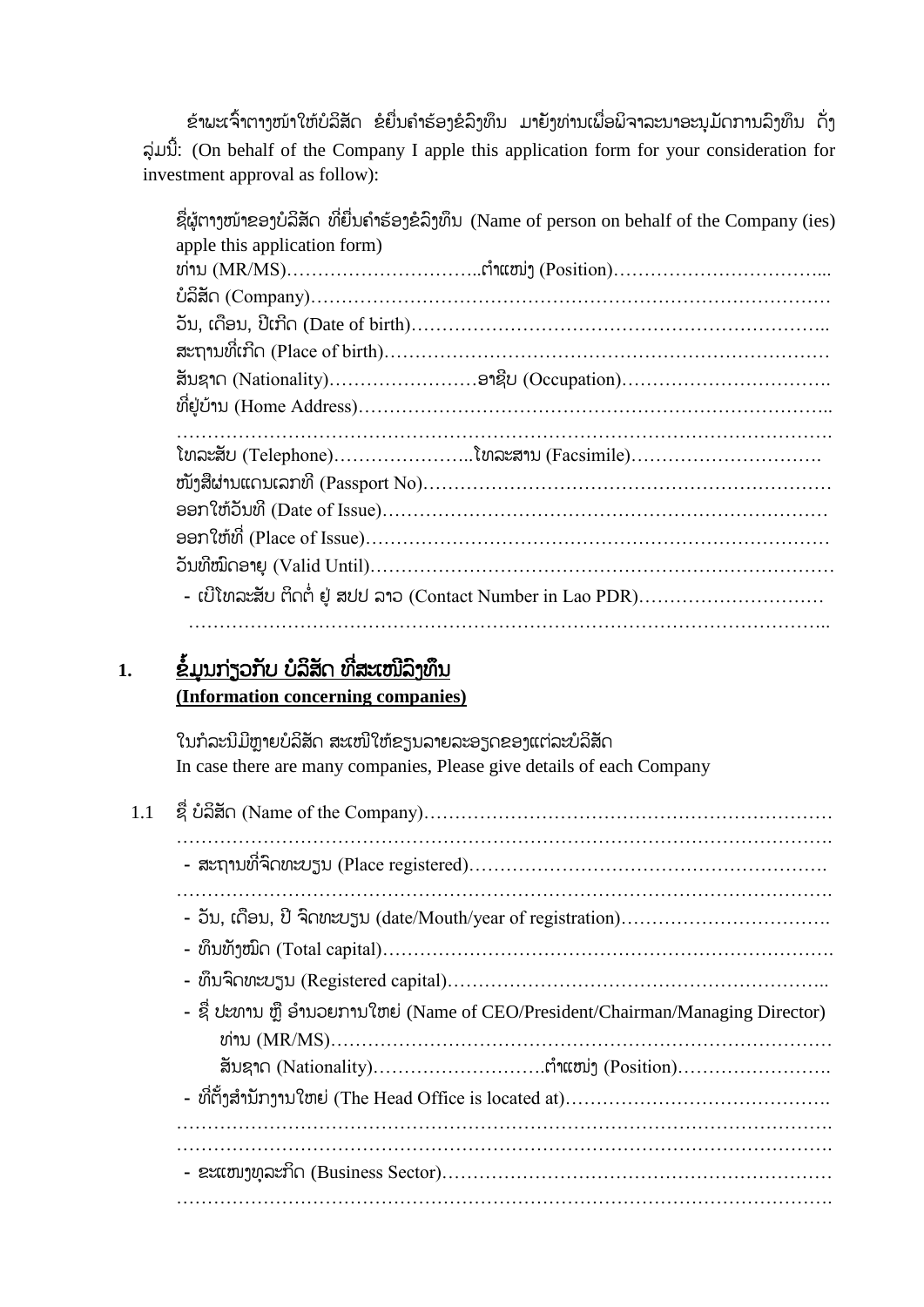……………………………………………………………………………………………. - ລຳຍລະອຽດຂອງກິດຈະກຳນ (Descriptions of Business Activities)………………………. ……………………………………………………………………………………………. ……………………………………………………………………………………………. - ໂຄງການໃຫຍ່ທີ່ຝົ່ນເດັ່ນທີ່ໄດ້ຈັດຕັ້ງປະຕິບັດສຳເລັດມາແລ້ວ (The main projects have been completed)…………………………………………………………………………….. ……………………………………………………………………………………………. ……………………………………………………………………………………………. 1.2 ຊືຶ່ ບໍລິສ ດ (Name of the company)…………………………………………………………. ……………………………………………………………………………………………. - ປະເທດ ແລະ ສະຖຳນທີຶ່ຈົດທະບຽນ (Country and Place registered)………………………. ……………………………………………………………………………………………. - ວ ນ, ເດືອນ, ປີ ຈົດທະບຽນ (date/Mouth/year of registration)……………………………. - ທຶນທ ງໝົດ (Total capital)………………………………………………………………. - ທຶນຈົດທະບຽນ (Registered capital)…………………………………………………….. - ຊື່ ປະທານ ຫຼື ອຳນວຍການໃຫຍ່ (Name of CEO/President/Chairman/Managing Director) ທ່ຳນ (MR/MS)……………………………………………………………………… ສ ນຊຳດ (Nationality)……………………….ຕ ຳແໜ່ງ (Position)……………………. - ທີ່ຕັ້ງສຳນັກງານໃຫຍ່ (The Head Office is located at)…………………………………… ……………………………………………………………………………………………. - ຂະແໜງທຸລະກິດ (Business Sector)……………………………………………………… ……………………………………………………………………………………………. - ລຳຍລະອຽດຂອງກິດຈະກຳນ (Descriptions of Business Activities)………………………. ……………………………………………………………………………………………. ……………………………………………………………………………………………. - ໂຄາການໃຫຍ່ທີ່ຝົ່ນເດັ່ນທີ່ໄດ້ຈັດຕັ້ງປະຕິບັດສຳເລັດມາແລ້ວ (The main projects have been completed)…………………………………………………………………………….. ……………………………………………………………………………………………. 2. <u>ຂໍ້ມູນກ່ຽວກັບ ໂຄງການ ທີ່ສະເໜີຂໍລິງ</u>ທຶນ **(Information concerning the project to be applied for investing)** 2.1  $\vec{z}$  ໂຄງການທີ່ສະເໜີ (The name of the Proposed Project)…………………………………… ……………………………………………………………………………………………. - ເນື້ອທີ່ໂຄງການທີ່ສະເໜີພັດທະນາ ຖ້າມີ (Proposed Project Area if any)………………… - ສະຖານທີ່ຕັ້ງຂອງໂຄງການ (Project location): ແຂວງ (Province)………………………….ເມືອງ (District)……………………………….. ບຸ້ຳນ (Village)……………………………………………………………………………...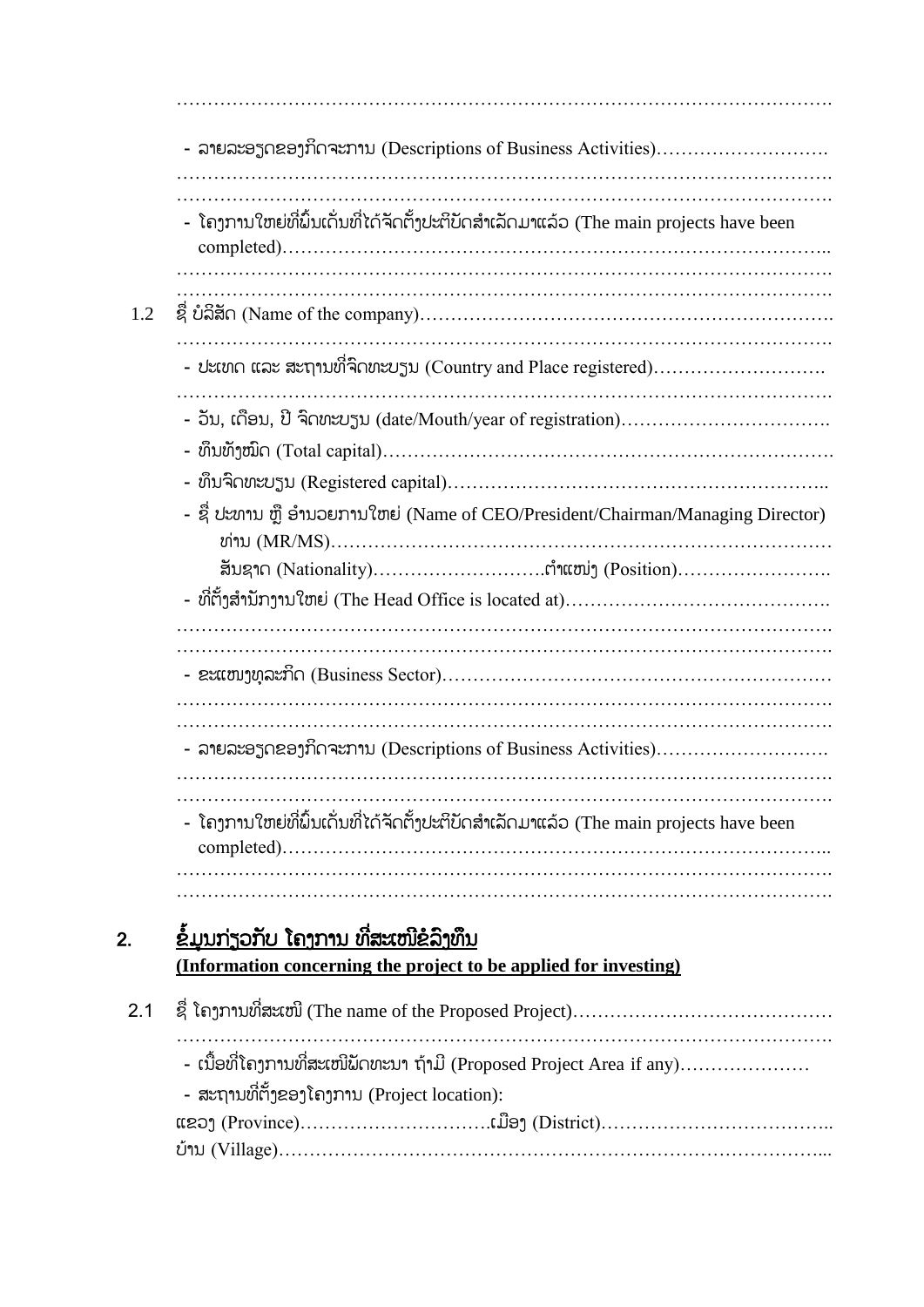- 2.2 ຊື່ ບໍລິສັດ ທີ່ຈະຕັ້ງຂື້ນຢ່ ສປປ ລາວ (The Name of the Company to be established in Lao PDR)………………………………………………………………………………………
- 2.3 ຈຸດປະສິງຂອງການສະເໜີນີ້ ເພື່ອຂໍອະນຍາດເຊັນ (The purpose of this application to request for signing):
	- ບົດບ ນທຶກຄວຳມເຂົັ້ຳໃຈ / Memorandum of Understanding (MOU)
	- ສ ນຍຳກຳນລົງທຶນຮ່ວມ PPP / Public Private Partnership Agreement (PPPA)
- 2.4  $\,$  ແຫຼ່ງທຶນ ທີ່ຈະມາພັດທະນາໂຄງການ (Source of financing for developing the project)
	- $□$  ທຶນຂອງບໍລິສັດເອງ (Own equity)……….% (……………………US\$)

ທຶນກູຸ້ຍືມ (Loan)……………………… % (…………………..US\$)

ຊື່ສະຖາບັນການເງິນ ຫື ທະນະຄານ ທີ່ຈະມາໃຫ້ການສະໜັບສະໜຸນ (ຖ້າມີ) (Name of Financial Institutions /or Banks, if any): ……………………………………………………………

…………………………………………………………………………………………….

- 2.5 ຖ້າໂຄາການມີຄວາມເປັນໄປໄດ້ໃນການພັດທະນາ ບໍລິສັດເປີດໂອກາດໃຫ້ ລັດຖະບານ ຖືຮຸ້ນຢ່າງໜ້ອຍ….  $\ldots$  %  $(\ldots, \ldots, \mathbb{C})$ ເຊັນ) ຂອງການປະກອບຮັນທັງໝົດ ຂອງໂຄງການ: (If the project is feasible for development, the Company opens for the Government of Laos to have equity at least ……….. % (…………...percent) of the total equity for the project),
- 2.6 ຄວາມສາມາດໃນການຈັດສັນ ແລະ ຊອກແຫຼ່ງທຶນຊ່ວຍເຫຼືອແກ່ ລັດຖະບານລາວ ໂດຍບໍລິສັດ: (Ability to arrange and source for the target equity of the Government of Lao by the Company):
	- $\Box$  ມີຄວາມສາມາດ ………… %  $(\ldots\dots\dots\dots$ ແປີເຊັນ) ຂອງການປະກອບຮຸ້ນທັງໝົດຂອງ ໂຄງກຳນ. (Ability to arrange and source for the target equity of the Government of Lao at least …….. % (……….percent) of the total equity for the Project),
	- ບໍໍ່ມີຄວຳມສຳມຳດ (No Ability to Project)
- 2.7 ຂໍ້ມູນທາງດ້ານເຕັກນິກ ຂອງໂຄງການ (Technical data of the Project)
	- ມູນຄ່າຂອງໂຄງການທັງໝົດ (Total Project  $Cost$ )…………………… US\$
	- ທຶນຈົດທະບຽນ (Registered Capital)………………………………... US\$

ທຶນຈິດທະບຽນບໍ່ໃຫ້ຫຼຸດ 30% ຂອງທຶນທັງໝົດ (Registered Capital not than 30% of the total capital)

ຂ້າພະເຈົ້າ ຂໍຢັ້ງຢືນວ່າທຸກຂໍ້ຄວາມ ແລະ ຂໍ້ມູນຕ່າງໆທີ່ໄດ້ລະບຸມາຂ້າງເທິງນັ້ນ ແມ່ນຖືກຕ້ອງ ແລະ ເປັນ ການຄາດຄະເນທີ່ໃກ້ຄຽງກັບຄວາມເປັນຈິງທຸກຢ່າງ.

(I certify that the statement made by me in this form are true, company and correct to the best of my knowledge)

ສະນັ້ນ, ຂ້າພະເຈົ້າຈຶ່ງຮຽນສະເໜີມາຍັງທ່ານ ເພື່ອພິຈາລະນາຕາມທີ່ເຫັນສິມຄວນດ້ວຍ. (Your consideration and approval will be highly appreciated)

> ດ້ວຍຄວາມນັບຖືຢ່າງສູງ, Yours sincerely,

ວ ນທີ/Date …………………….. ລຳຍເຊ ນ ແລະ ຊືຶ່ແຈຸ້ງ/**Signature and full name**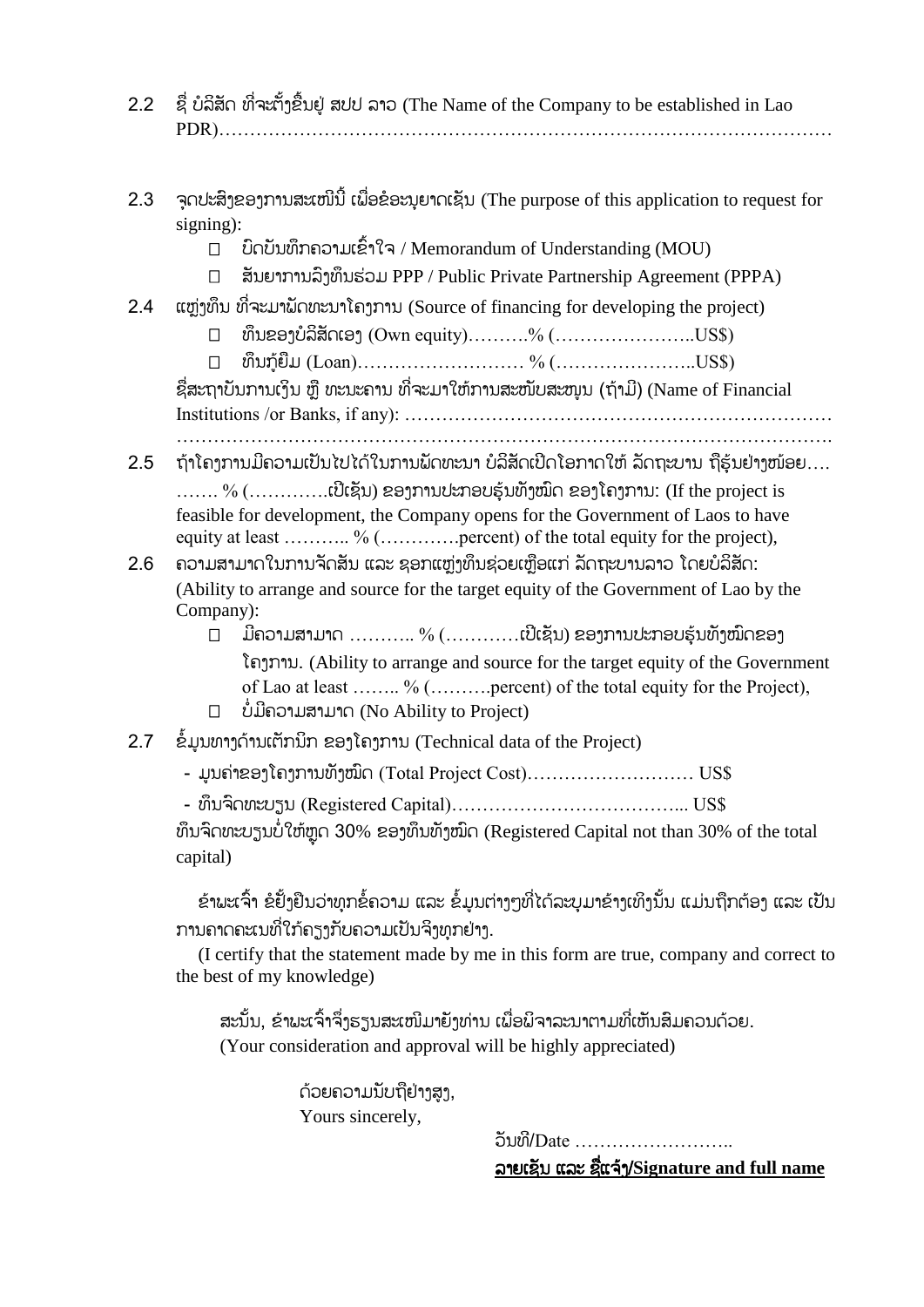

## (ຮ່າງ) ຄູ່ມືແນະນຳຂອງ ບົດສະເໜີແນວຄວຳມຄິດລິເລີຶ່ມ ໂຄງກຳນລົງທຶນຮ່ວມ PPP

(Unsolicited Proposal Guideline for PPP Project)

## I. ຂໍໍ້ມູນພືັ້ນຖຳນໂຄງກຳນ (Basic Project Information):

- 1) ຊືຶ່ຂອງໂຄງກຳນ/Project Name:
- 2) ຮູບພຳບສະແດງຂອງໂຄງກຳນ/Picture of the Project:
- 3) ທີ່ຕັ້ງໂຄງການ (ບ້ານ/ເມືອງ/ແຂວງ/ປະຊາກອນ)/Location (Village/City/District/Province/ Population):
- 4) ແຜນທີ່ຕັ້ງໂຄງການ/Map of the Site:
- 5) ເນື້ອທີ່ໂຄງການທັງໝົດ (ມ $^2$ )/ຄວາມຍາວຂອງໂຄງການ (ກິໂລແມັດ)/Total land area of the project (in square meters)/Total length of the project (in kilometers):
- 6) ຄ່ຮ່ວມ ພາກລັດ/ພາກເອກະຊິນ/Public/Private Partner:
- 7) ລາຍລະອຽດຂອງໂຄງການ (ຄວາມເປັນມາຂອງໂຄງການ/ເຫດຜົນ/ຈຸດປະສິງ)/Project Description (Background/Rationale/Objectives):

### II. ພຳບລວມຂອງໂຄງກຳນ/Project Overview:

- 1) ມູນຄ່າການລົງທຶນທັງໝົດ (ກີບ ຫຼື ໂດລາສະຫະລັດ)/Total Investment (Kip or US\$):
- 2) ກຳນລິເລີຶ່ມໂຄງກຳນ (ໄລຍະ 1, 2...)/Project Initiation (Phase1, 2….):
- 3) ໄລຍະສຳປະທານ/Tenor (Concession period):
- 4) ສະເໜີຂໍລົງທຶນໃນຮູບແບບກຳນລົງທຶນຮວມ PPP/Deliver Methods (DBFO/DBO/ BOT/ BOOT/BOO/ BTO/BLT/O&M):
- 5) ແຫຼ່ງທຶນທີ່ຈະມານັດທະນາໂຄງການທັງໝົດ/Source of Financing for developing the project (ທຶນບໍລິສ ດເອງ/Own equity XXX%(US\$)/ກູຸ້ຍືມທະນຳຄຳນ/Bank loan XXX%/US\$):
- $6)$  ຂະແໜງການທີ່ກ່ຽວຂ້ອງຂອງພາກລັດ (ກະຂວງ/ອົງການ/ແຂວງ)/Public Sector(Ministries/ Provinces):

## III. ບົດວິພາກເສດຖະກິດ-ເຕັກນິກ ເບື້ອງຕົ້ນ/Pre-Feasibility Study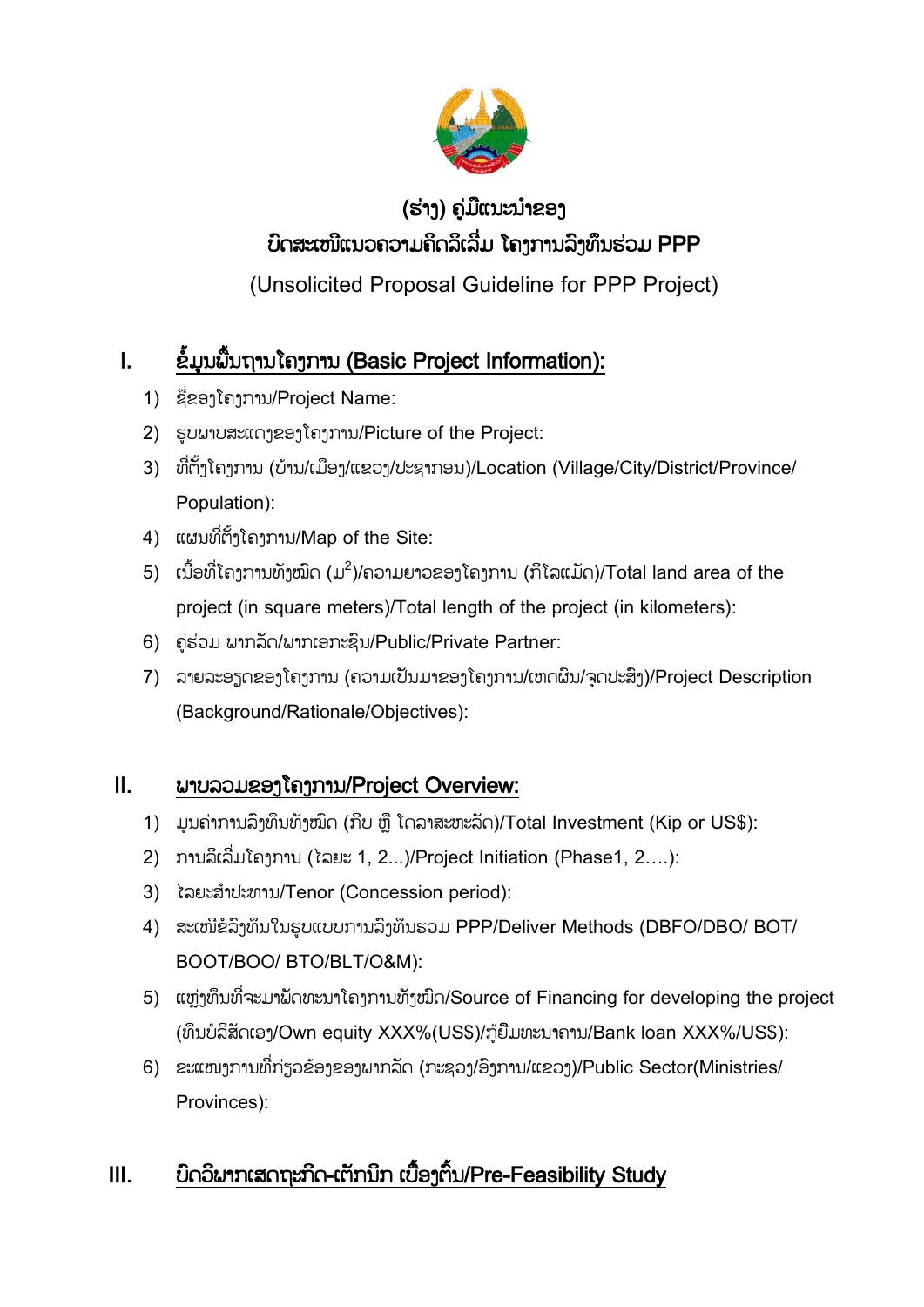ບົດວິພາກເສດຖະກິດ-ເຕັກນິກເບື້ອງຕົ້ນ ໄດ້ລະບໄວ້ໃນມາດຕາ 26 ຂອງດຳລັດວ່າດດ້ວຍການລົງທຶນຮ່ວມ (PPP) ຕ້ອງເຮັດໃນຮູບແບບບົດລາຍງານຄົບຊຸດ ຊຶ່ງປະກອບດ້ວຍການປະເມີນ ດັ່ງຕໍ່ໄປນີ້: (A Pre-Feasibility Study as referred to in article 26 of the Decree on PPP shall take the form of comprehensive report comprising at least the following assessments):

- 1) ການປະເມີນທາງດ້ານເຕັກນິກ/Technical Assessment;
- 2) ການປະເມີນຜິນກະທົບດ້ານສິ່ງແວດລ້ອມ, ສ້າຄົມ, ທຳມະຊາດ ແລະ ບົດບາດຍິງ-ຊາຍ (ລວມທັງແຜນ ສິ່ງເສີມບົດບາດຍີງ-ຊາຍ ໃນການເຂົ້າເຖິງການບໍລິການພື້ນຖານ ແລະ ສ້າງໂອກາດເຮັດວຽກງານແບບສະເ ໝີພາບກັນ ລະຫວ່າງ ຍິງ-ຊາຍ)/Environment, Social, Natural and gender Impact Assessment (including gender action plans to promote equitable access to basic affordable services and equal employment opportunities for both men and women);
- 3) ການປະເມີນທາງດ້ານນິຕິກຳ/Legal Assessment:
- 4) ການປະເມີນທາງເລືອກ ການລົງທຶນຮ່ວມ PPP, ລວມທັງການປະເມີນຄວາມກຸ້ມຄ່າຂອງເງິນລົງທຶນ (value for money)/PPP options assessment, including Value-for-Money assessment;
- 5) ການປະເມີນຜົນປະໂຫຍດທາງດ້ານເສດຖະກິດ-ສັງຄົມ, ລວມທັງການປະເມີນຜົນທາງດ້ານການ ເງິນ/Socio-economic benefits assessment, including fiscal impact assessment;
- 6) ກຳນປະເມີນຄວຳມເປັນໄປໄດຸ້ທຳງດຸ້ຳນກຳນເງິນ/Financial viability assessment;
- 7) ການປະເມີນປເພດ ແລະ ຂະໜາດຂອງການສະໜັບສະໜູນໂຄງການ ຈາກລັດຖະບານ (ຖ້າມີ)/ Assessment of type and size of Government support required (if any);
- 8) ີ້ງບປະມານສະໜັບສະໜູນ ທີ່ຕ້ອງການຈາກກອງທຶນການພັດທະນາໂຄງການລົງທຶນຮ່ວມ (ຖ້າມີ)/ Amount of the financial support required from the Project Development Fund (PDF) (if any);
- 9) ກອບໜຸ້ຳວຽກ (TOR) ເພືຶ່ອສະເໜີປະມູນວ່ຳຈຸ້ຳງທີຶ່ປຶກສຳ (ຖຸ້ຳມີ)/Term of reference for the tendering of transaction advisory services (if any);
- 10) ງິບປະມານສະໜັບສະໜຸນ ເພື່ອສະເໜີປະມຸນວ່າຈ້າງທີ່ປຶກສາ, ເຊີ່ງນຳໃຊ້ຈາກກອງທຶນພັດທະນາໂຄງການ ລົງທຶນຮ່ວມ (ຖຸ້ຳມີ)/Amount of the financial support required for the tendering of transaction advisory services from the Project Development Fund (PDF) (if any).